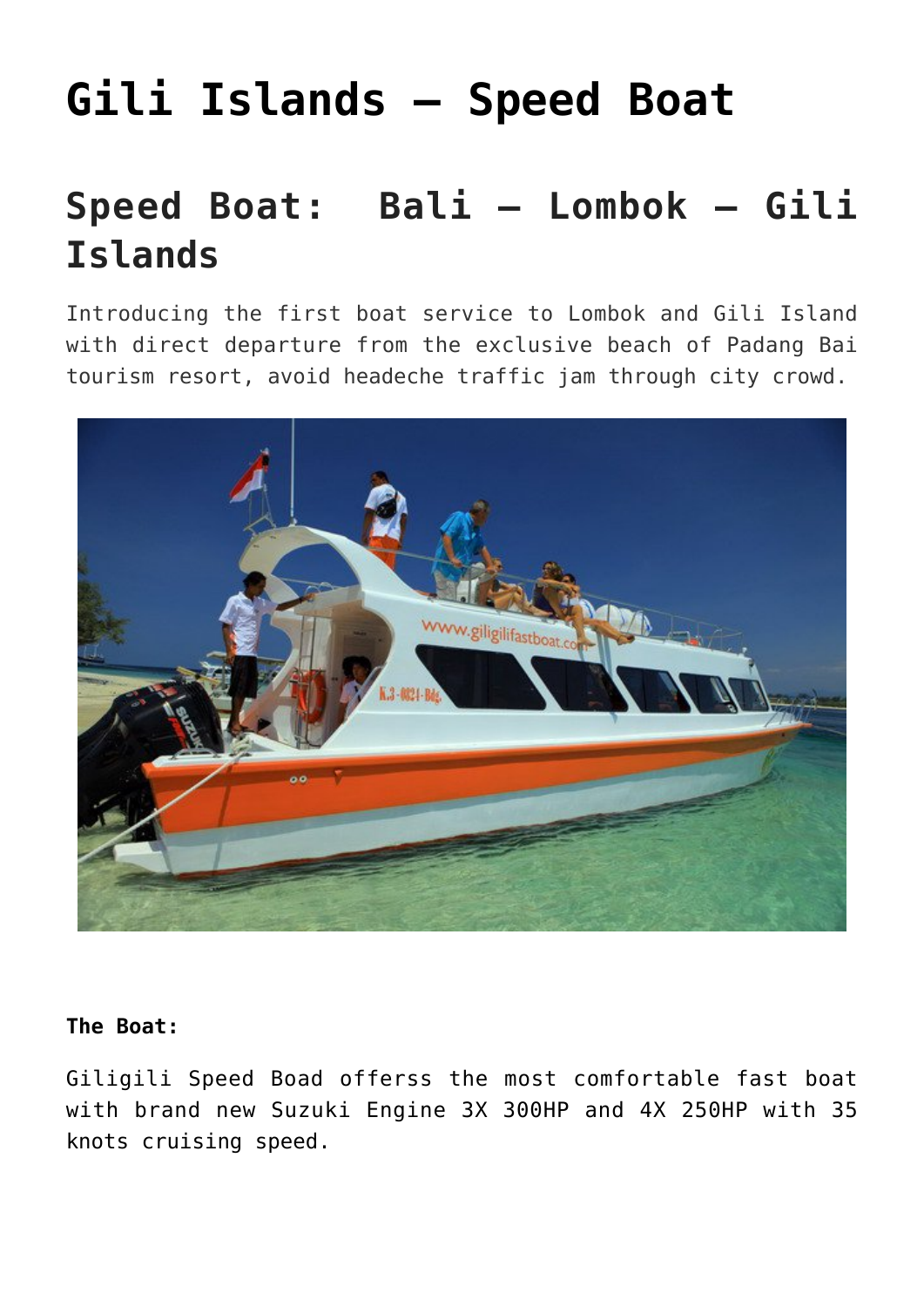







#### **The Benefits of Giligili Fastboat:**

\* 30 and 40 extra relaxing and reclining seat \* Spacious and cozy interior \* LCD TV and full music on board \* free meal and fresh towel along the way \* Daily Departure \* Free air conditions hotel transfer from Kuta, Sanur and Nusa Dua \* fully acredited captain and engineers \* Friendly English speaking crews **Schedule: Start: 08:30 am –** Bali (Bali / Serangan – Lombok – Gili Island ) **Return: 11: 45 am** (Gili Island – Lombok – Bali / Serangan) **Padang Bay – Teluk Nare – Gili Air – Gili Trawangan** >> depart at 10.00 am. **Serangan – Teluk Nare – Gili Air – Gili Trawangan** >> depart at 8.30 am. **Teluk Nare – Gili Air – Gili Trawangan – Padang Bay** >> depart at 12.00 pm. **Teluk Nare – Gili Air – Gili Trawangan – Serangan** >> depart at 11.45 am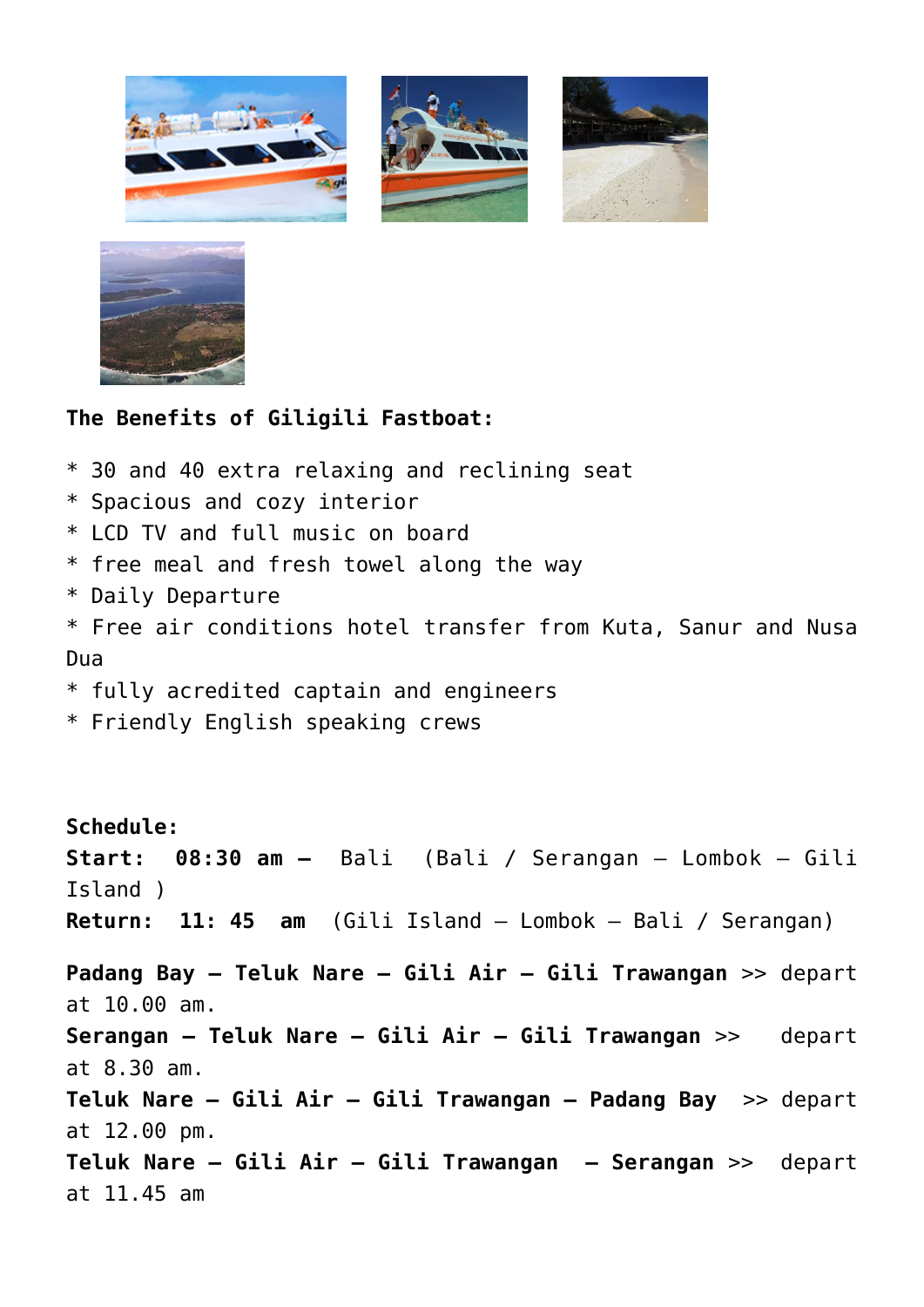**Price: One way USD 60/person Return USD 110/person**

**Inclusive:**

- Pick-up and transportation in AC minibus to habour in Bali.
- 2 pices of baggages (max 25 Kg)
- Speed boat ride
- Spacious and cozy interior
- . ICD TV and full music on board
- Free meal and fresh towel along the boat trip

 $\pmb{\times}$ 

#### **Please note:**

**Baggage Allowance:** Each passenger is entitled to a maximum 2 pieces luggage carried free of charge, not exceeding a total weight of 25 kg. If loading is available then excess luggage will be carried at the company's standard rates, or may be stored at the company's office in Bali if space is available. The company reserves the right to check contents of any baggage, and to refuse certain baggage items.

**General**: The passenger shall comply with the instructions of company's staff concerning all matters connected with the service and shall comply with any notice exhibited on the vessel. The company reserves the right to refuse to carry any passenger of goods without assigning reason.

**Cancellations & Delays:** The company reserves the right to vary the service in any whatsoever without any liability to the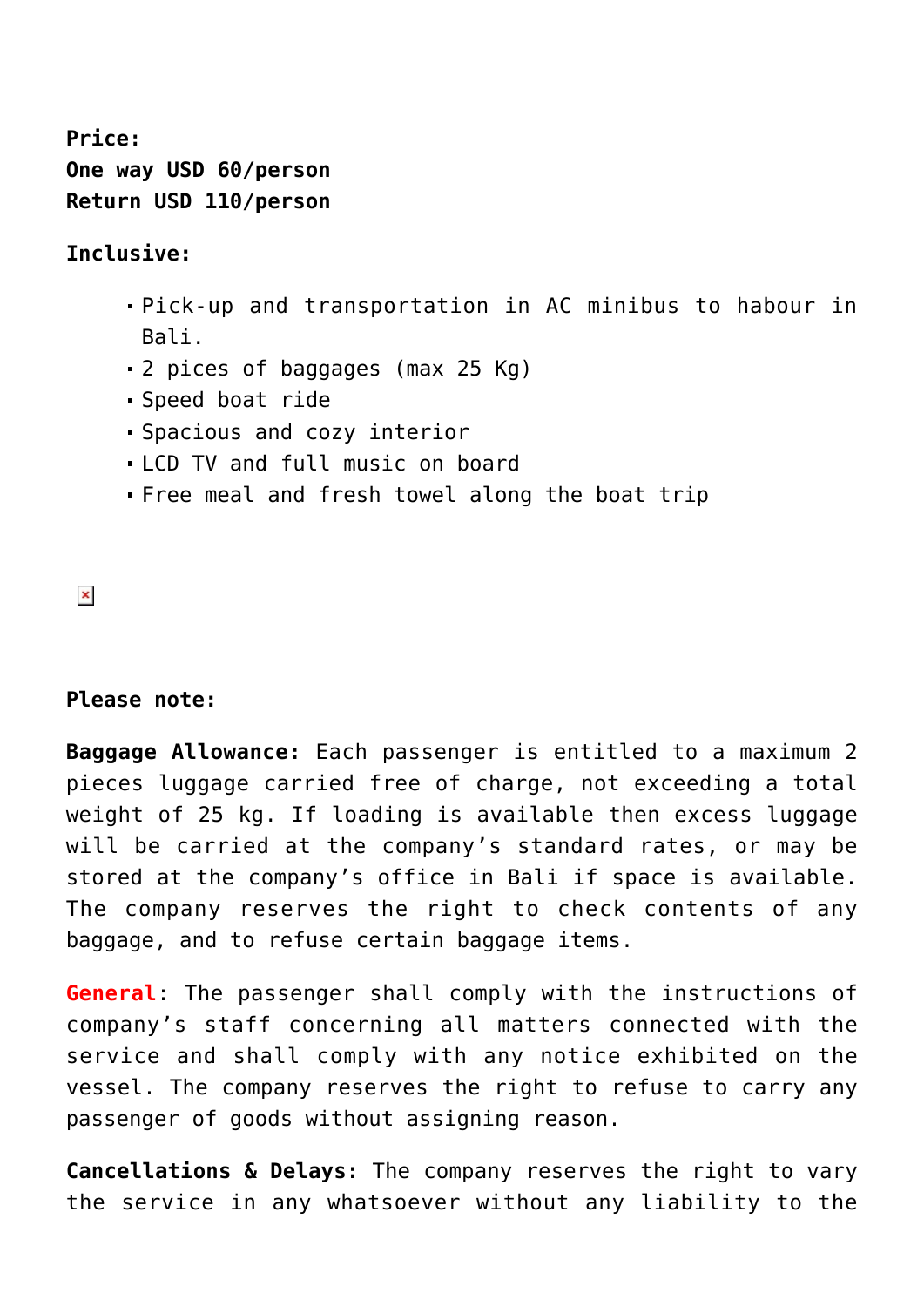passenger. The company shall not be liable for any loss, damage or injury which way arise in the event of cancellation or delay of the service. The company shall not be liable in any way to the cost of any accommodation or for any alternative means of travel which may arise through cancellation or delays. Additional expense so arising shall be sole liability and responsibility of the passenger.

### **About the Gili Islands:**

Gili means island but the word become misnomer as people formerly called them Gili as an Island.

There are three Gili which is now popular among tourism, Gili Trawangan the most popular, Gili Meno in the middle and Gili Air which is now getting mentioned by many tourism from Europe because less crowd than Gili Trawangan.

**Gili Trawangan** is sometimes called as Party Island because so many pub, café and restaurant are so alive along the beach and they are looked as the longest beach club. The Gili Trawangan itself is only 3km long and 2km wide although he is the largest island among the Gili's.

Many young people from abroad like this atmosphere for fun and night life activity.

The unique of these islands is No car and No motorbike, only horse car; we call it "Cidomo" and bicycle used for transportation to hang around the island. The Gilis is also perfect for snorkeling and Diving or just sunbathing.

In 1990 these island are visited by young back packer, where there were less facilities and cheap accommodation is still easy to find. People who want to Gilis normally used public boat made from woods.

**Gili Meno** is between Gili Trawangan and Gili Air, and more quiet smaller than the two island since it is not easy to access the island with boat. The beach mostly has coral and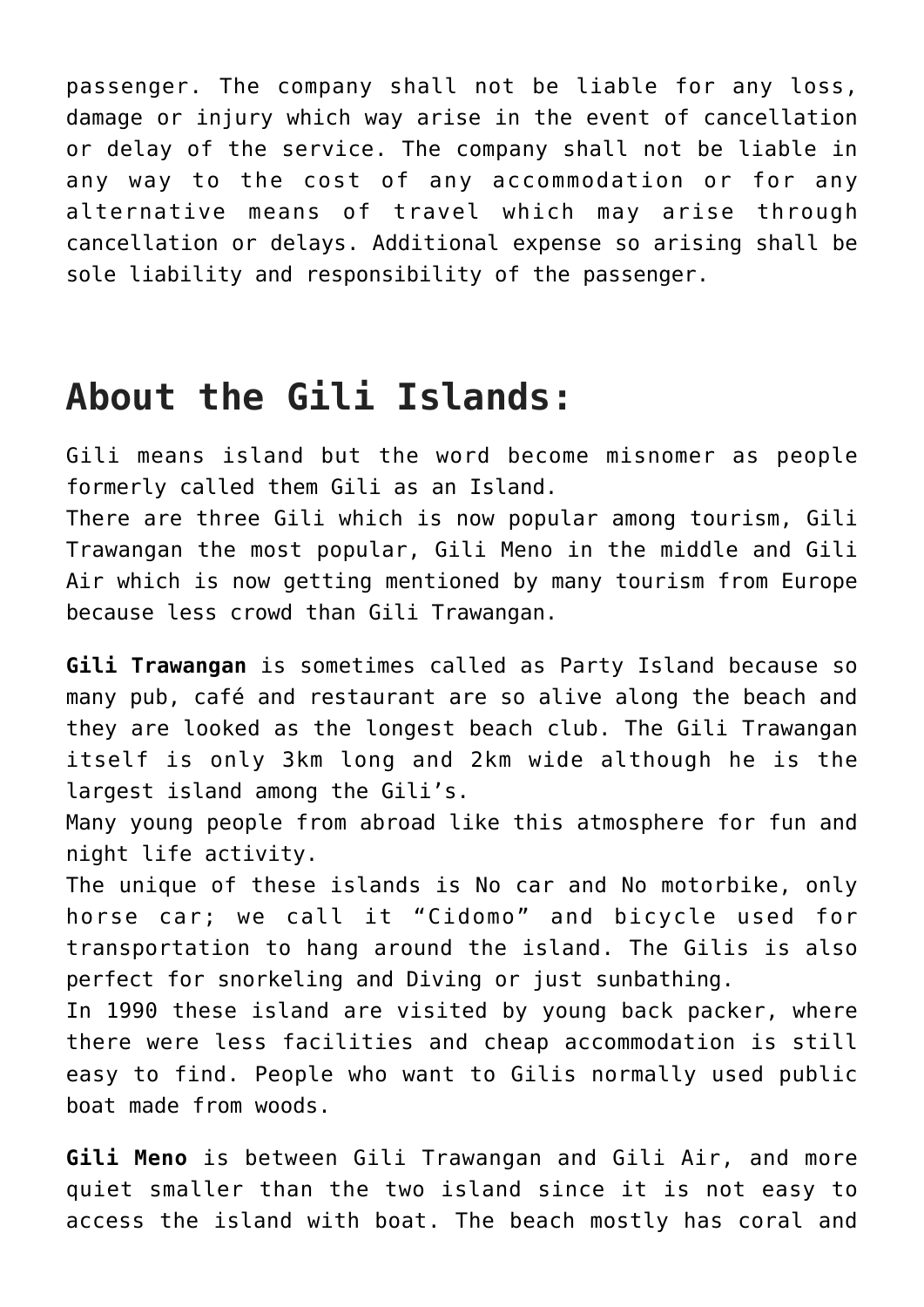becomes perfect places for snorkeling and escaping from hustle and bustle. Most visitors arrive via Gili Trawangan then jump on a connecting island hopper boat for the fifteen minute trip over the channel. There are no set timings for the crossing to Gili Meno, it's up to the captain once the boat is full but it is possible to charter your own public boat about Rp. 300,000 per boat for 5 people. Some fine accommodation is already built and still less than Gili Trawangan in quantity.

 **Gili Air** is the nearest one to mainland; Lombok and the one with a well developed local community. Gili Air doesn't have the full on party compared to Gili Trawangan but it still has enough entertainment to keep the traveler joyful as this island is ideal relaxation. It is the perfect place to escape from hustle and bustle and enjoy the sunrise. Villa Karang is one of our recommended hotel here. Most of the accommodation and other tourism facilities are on the south and east coasts, facing Lombok. The boat landing is in the centre of the south coast.

Swimming inter island is not recommended. Traveling between the islands requires either catching the infrequent shuttle boats or chartering one to take you across. The distances between the islands may seem swimmable, but do not attempt it; the currents can be fierce and several people have died trying.

## **About Lombok:**

Lombok is part of Nusa Tenggara Barat ( NTB ) province of Indonesia. West part of Lombok becomes popular after 2000. Many resorts and restaurant are lying along the Senggigi beach; west part of Lombok, the central of tourism activity. Some hotels are on the hill and cliff facing the ocean and Gilis. Talking about Lombok, is just like Bali in1970. The beaches